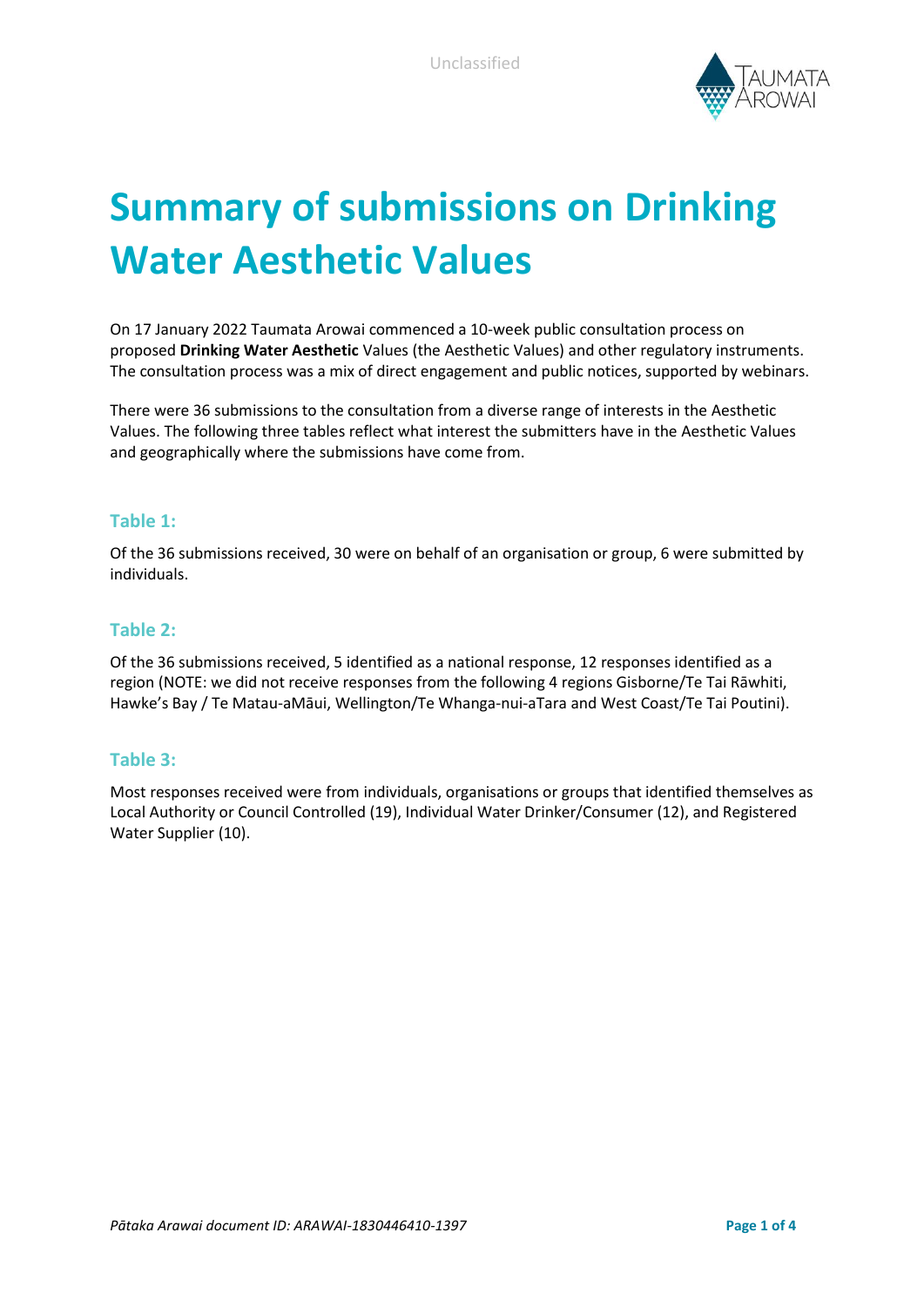

## **Table 1**



## **Table 2**



## **Table 3**

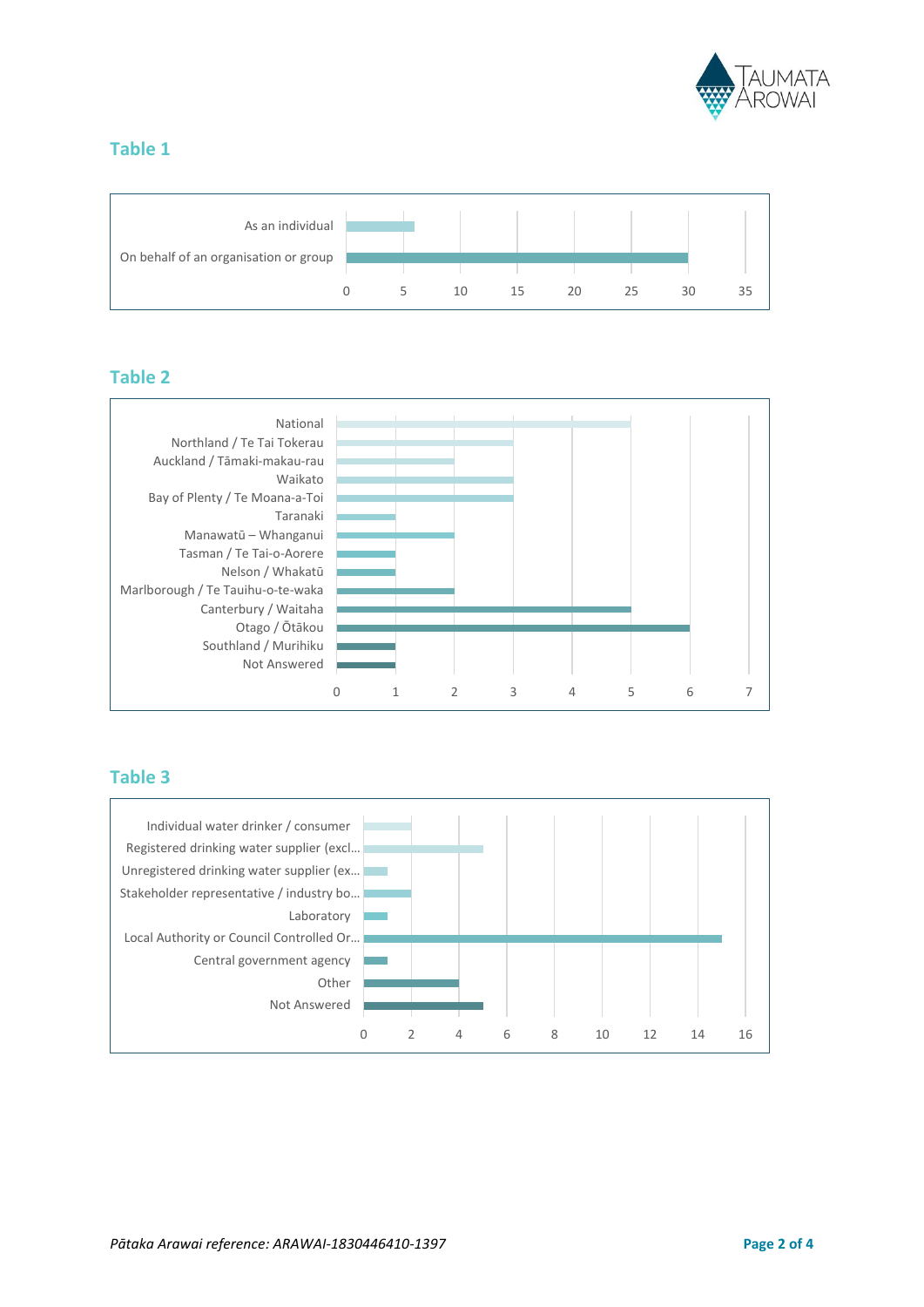

Below is a summary of the responses received to the questions the consultation asked. Note not all respondents answered all questions.

| <b>Survey Question</b>                                                                                                                      | <b>Submission Response</b> |               |               |
|---------------------------------------------------------------------------------------------------------------------------------------------|----------------------------|---------------|---------------|
|                                                                                                                                             | <b>Yes</b>                 | <b>No</b>     | Don't<br>know |
| Do you agree that the acceptable range of determinands<br>proposed will be acceptable to consumers regarding appearance,<br>taste or odour? | 10                         | 3             | 3             |
| Do you agree with the proposed acceptable range for Chlorine?                                                                               | 1                          | 9             | O             |
| Do you agree with the proposed acceptable range for Iron?                                                                                   | 9                          | $\Omega$      | ŋ             |
| Do you agree with the proposed acceptable range for<br>Temperature?                                                                         | 7                          | $\mathcal{P}$ | O             |
| Do you agree with the proposed acceptable range for Turbidity?                                                                              | 5                          | 1             | 1             |
| Do you agree with the proposed acceptable range for Colour?                                                                                 | 7                          | <sup>0</sup>  |               |

#### **The issues raised in relation to the proposed acceptable range for Chlorine are:**

- Chlorine should be a ≤ value rather than a range. It would be very surprising to receive a complaint for the lack of Chlorine present in drinking water. A minimum value for Chlorine makes the 'Aesthetic' Value of Chlorine bias towards the disinfection requirement.
- The proposed aesthetic standard at the tap creates a difficult balancing act between maintaining minimum residual Chlorine across the network but having to keep below the aesthetic values at every customer tap. To comply will incur significant additional capital and ongoing operational costs and health and safety requirements for booster sites throughout the reticulation. The practicality of this standard needs to be considered.
- The transition period to achieve the Chlorine guideline range of 0.3. to 0.6 is unrealistic. Drinking Water Supplies that have large, branched reticulation networks will require installation of chlorine booster plants, possibly at a number of locations within a network in order to consistently achieve this very narrow acceptable chlorine range.
- The Aesthetic Value for Chlorine could benefit from additional clarity by ensuring disinfection is not compromised.
- This limit may be easily achievable with large supplies but may be more difficult to achieve this level of control when very small quantities [of Chlorine] are required. As our water is currently unchlorinated, I have no experience with the level of control achievable with very small dosing systems, however on a couple of occasions that I have seen tanks manually dosed with Chlorine the results in the reticulation system have been variable.